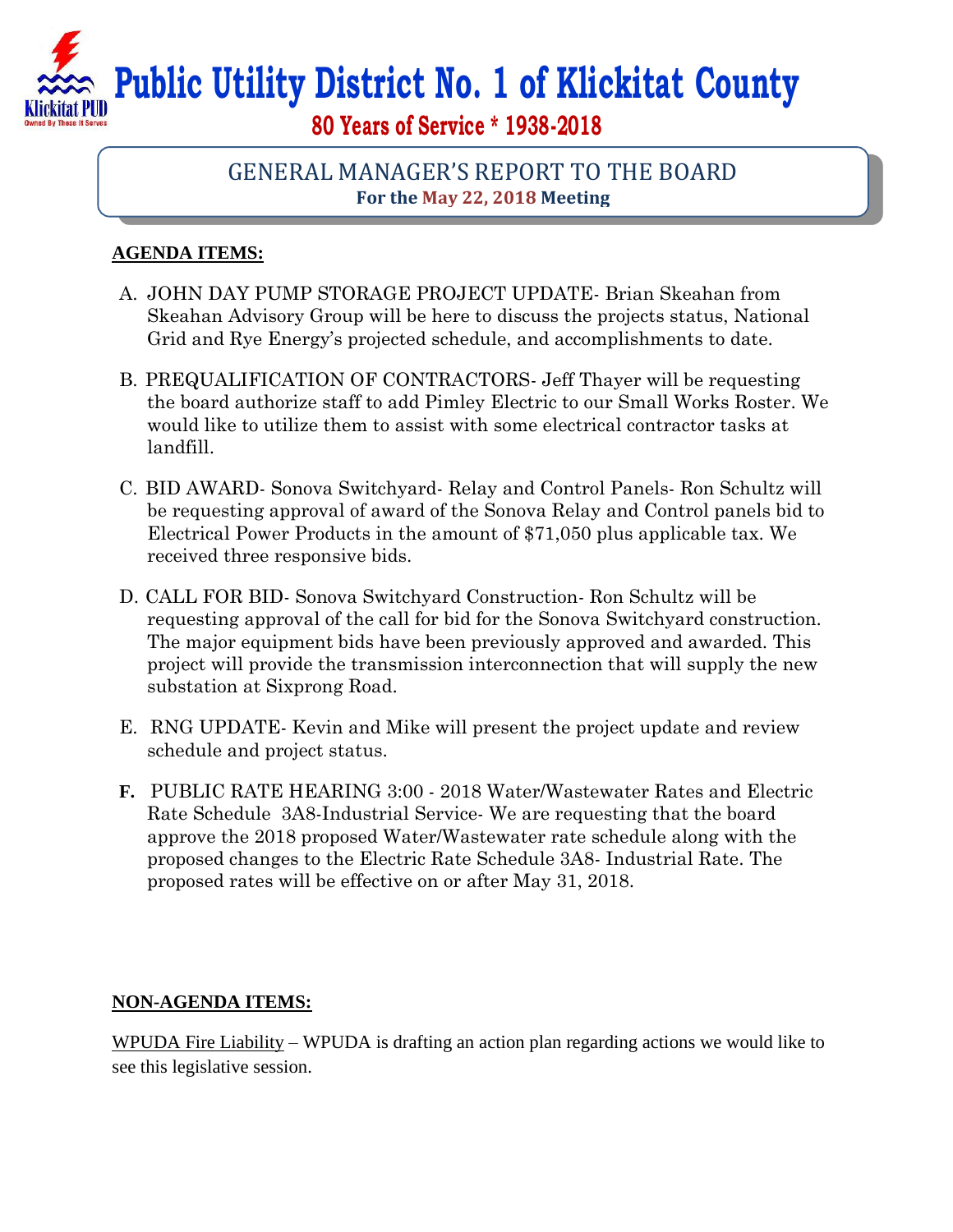California Independent System Operator (CAISO) – there is an initiative in California that proposes legislative changes to allow for the formation of a regional system operator (RSO) independent from the California legislature. The Public Generating Pool is engaging with CAISO and legislators in California and is working on strategies. I think it is understood that regional markets are coming; especially given the continued push for integration of renewables, the recognition that this integration could impact reliability and the increased push for more system efficiency. With that, the intent is to engage Investment Owned Utilities, Bonneville Power Administration and CAISO with a structure that would work for the region that separates California control over the RSO, with California receiving the benefits of the Pacific Northwest's flexibility.

Federal Energy Regulatory Commission (FERC) – FERC finally has a new chairman and a full Board. From what I understand, the previous Commissioner did believe that advocacy was part of FERC's role. In Wellinghoff's case, that included supporting new renewables. Kevin McIntyre, the new Chairman, believes that their role is to apply rulings to industry, not advocate for specific goals. Hopefully that equates to consideration for things like cost effective carbon reduction.

KLCK Thursday Morning Talk Show – Julian and I did an interview that aired May  $18<sup>th</sup>$  and will air again on May  $31<sup>st</sup>$  at 8:05 on KLCK AM 1400. Topics covered the Mile Marker 28 settlement, Net Metering rate changes, and the Renewable Natural Gas and pumped storage projects. They usually keep them on their web site and can be listened to any time.

John Day Pump Storage Tour – I was impressed with the turn out for the meeting. There were a total of 48 people, the attendees list is attached. Discussions with Ecology on water rights issues and with Commerce on the \$1.1 million State appropriation were valuable. Brian will be working with Commerce on the application process. The appropriation is directly to support the project, but we will also ensure any work completed also supports site development work if the project does not come to fruition.

Financials – This month we did a high-level year-end forecast. We normally would do this as part of the June financials after the first two quarters, but decided to report on some significant potential changes this month. We will then follow up with a more detailed forecast as part of the May financials next month. So keep in mind these numbers will change. The intent is to set up the potential issues so we can think through solutions.

The key areas for you to look at are decreases to LFG and RNG revenues, increases in the RNG project costs and decreases in our overall operating costs. In order to integrate the RNG project, we are shutting down generation a month earlier than budgeted last December. We also anticipate that the project could be about 10% over budget and 3 weeks later than planned. Again, while we do not know these numbers for sure, we are including them in the forecast as we are looking at the various tools we have and the various actions we should consider taking. We